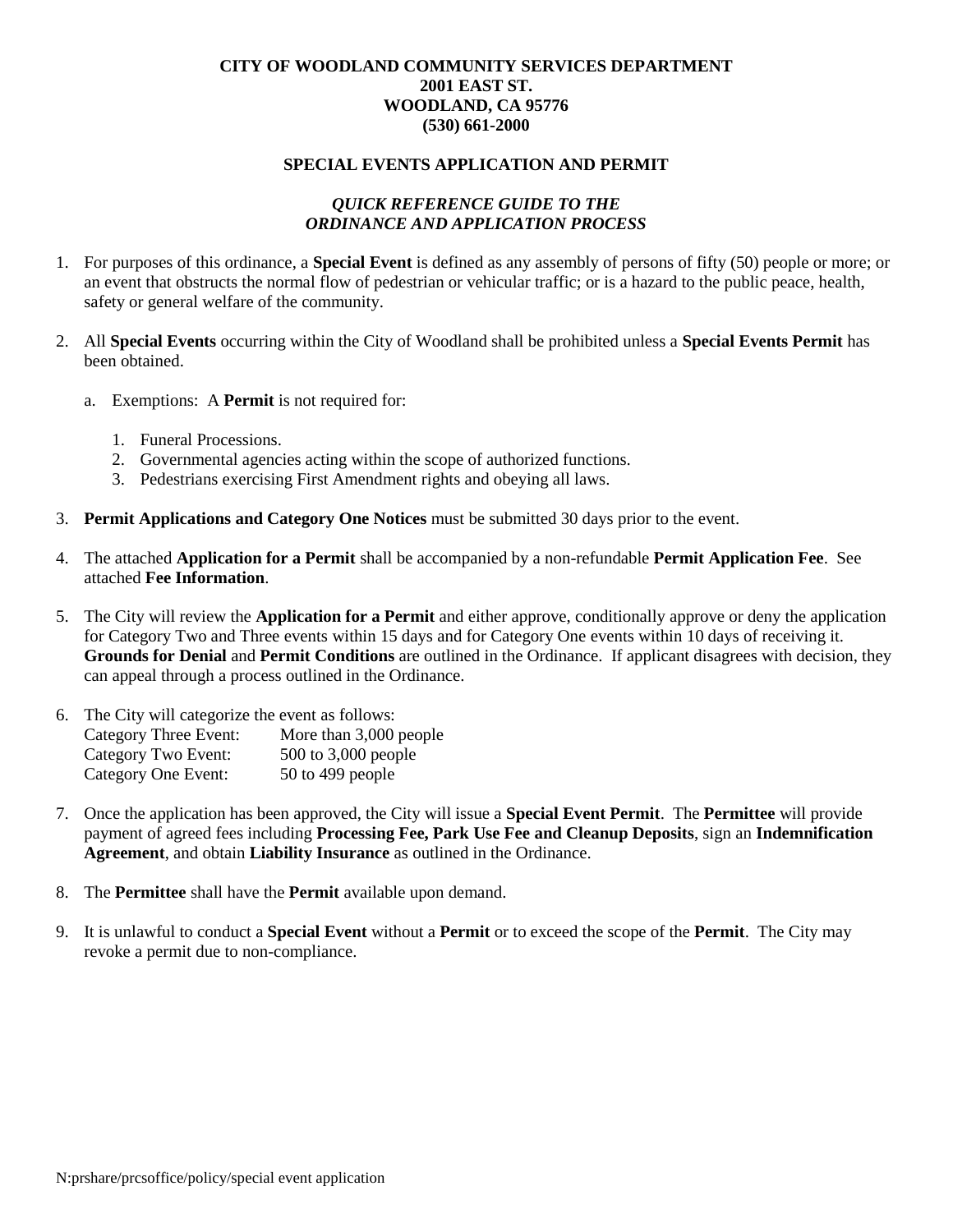## **CITY OF WOODLAND – COMMUNITY SERVICES DEPARTMENT SPECIAL EVENT APPLICATION AND PERMIT**

| Organization             |  |                     |  |  |
|--------------------------|--|---------------------|--|--|
| <b>Applicant Name</b>    |  | Phone Number( $s$ ) |  |  |
| Alternate                |  | Phone Number(s)     |  |  |
| <b>Contact Person</b>    |  |                     |  |  |
| <b>Organization Name</b> |  | <b>Today's Date</b> |  |  |
| <b>Mailing Address</b>   |  | City, Zip Code      |  |  |

Have you received a Special Event Permit for this event previously? Yes  $\square$  No  $\square$ 

| <b>Event Information</b>                                                                                                                                                                                                                                                                                                    |                                                                                                                                                                      |                                                                                                                                                                               |                                                                      |                                                                                                                                                                      |  |
|-----------------------------------------------------------------------------------------------------------------------------------------------------------------------------------------------------------------------------------------------------------------------------------------------------------------------------|----------------------------------------------------------------------------------------------------------------------------------------------------------------------|-------------------------------------------------------------------------------------------------------------------------------------------------------------------------------|----------------------------------------------------------------------|----------------------------------------------------------------------------------------------------------------------------------------------------------------------|--|
| <b>Event Name</b>                                                                                                                                                                                                                                                                                                           |                                                                                                                                                                      |                                                                                                                                                                               |                                                                      |                                                                                                                                                                      |  |
| Location                                                                                                                                                                                                                                                                                                                    |                                                                                                                                                                      |                                                                                                                                                                               |                                                                      |                                                                                                                                                                      |  |
| Start Date & Time                                                                                                                                                                                                                                                                                                           |                                                                                                                                                                      |                                                                                                                                                                               |                                                                      |                                                                                                                                                                      |  |
| End Date & Time                                                                                                                                                                                                                                                                                                             |                                                                                                                                                                      |                                                                                                                                                                               |                                                                      |                                                                                                                                                                      |  |
| Nature of Event                                                                                                                                                                                                                                                                                                             | $\Box$ Assembly<br>$\Box$ Attraction<br>$\Box$ Bazaar<br>$\Box$ Carnival<br>$\Box$ Circus<br>$\Box$ Concert or Performance<br>$\Box$ Congregation<br>$\Box$ Cook-Off | $\Box$ Dance<br>$\Box$ Cook-Off<br>$\Box$ Dance<br>$\Box$ Display<br>$\square$ Food Faire                                                                                     | $\Box$ Demonstration<br>$\Box$ Demonstration<br>$\Box$ Entertainment | $\Box$ Noncommercial Activity<br>involving freedom of speech.<br>$\Box$ Rodeo<br>$\square$ Sporting Event<br>$\Box$ Other Traveling Show<br>$\Box$ Other: (describe) |  |
| Number of<br>Participants/Attendees                                                                                                                                                                                                                                                                                         | $\square$ Category Three Event: expected to attract over 3,000 people.<br>$\Box$ Category Two Event: expected to attract 500 to 3,000 people.                        |                                                                                                                                                                               |                                                                      |                                                                                                                                                                      |  |
| Other:                                                                                                                                                                                                                                                                                                                      | $\Box$ Category One Event: expected to attract 50 to 499 people.<br>Type and Number of Vehicles, animals, structures which will be used at event.                    |                                                                                                                                                                               |                                                                      |                                                                                                                                                                      |  |
|                                                                                                                                                                                                                                                                                                                             | Will Water Aid Stations be used, if so how many:                                                                                                                     |                                                                                                                                                                               |                                                                      |                                                                                                                                                                      |  |
| Describe any sound-amplification equipment and times which such equipment will be used, and a sound plan that describes<br>measures to be taken by Applicant to ensure compliance with all applicable City laws, rules and regulations regarding<br>amplified sound and music:<br>Plan Attached: $\square$ Yes<br>$\Box$ No |                                                                                                                                                                      |                                                                                                                                                                               |                                                                      |                                                                                                                                                                      |  |
| Will food or alcoholic beverages be sold or consumed? $\square$ Yes<br>$\square$ No<br>Describe:                                                                                                                                                                                                                            |                                                                                                                                                                      |                                                                                                                                                                               |                                                                      |                                                                                                                                                                      |  |
| If Yes, proof of compliance with all applicable local, state and federal laws, rules and regulations, including proof that the<br>applicant has obtained all necessary permits. Also, insurance required (see below)<br>Plan Attached: $\square$ Yes<br>$\Box$ No                                                           |                                                                                                                                                                      |                                                                                                                                                                               |                                                                      |                                                                                                                                                                      |  |
| <b>REQUIRED ATTACHMENTS</b>                                                                                                                                                                                                                                                                                                 |                                                                                                                                                                      |                                                                                                                                                                               |                                                                      |                                                                                                                                                                      |  |
| $\Box$ Name, address and telephone number of person(s) who will<br>be present and in charge of the event on the day of the event.                                                                                                                                                                                           |                                                                                                                                                                      |                                                                                                                                                                               | event to be held (attach to this form)                               | $\Box$ Written proof of consent by owners of property where                                                                                                          |  |
| $\Box$ Proof of liability and property insurance: Not less than \$1<br>Million for each occurrence combined single limit bodily<br>injury and property damage. The City of Woodland must be<br>named as "Additionally Insured" on the policy.                                                                               |                                                                                                                                                                      | $\Box$ Location of event, including its boundaries and site plan<br>drawings (attach to this form)<br>$\Box$ Nature and purpose of event, with list of planned<br>activities. |                                                                      |                                                                                                                                                                      |  |
| $\Box$ Food/Non-Alcoholic Beverages – Endorsement for<br>products liability of not less than \$500,000.                                                                                                                                                                                                                     |                                                                                                                                                                      | $\square$ Submit parking requirements for Event.                                                                                                                              |                                                                      |                                                                                                                                                                      |  |
| $\Box$ Alcoholic Beverages – Endorsement for liquor liability of<br>not less than \$500,000.                                                                                                                                                                                                                                |                                                                                                                                                                      | contracts to effectuate the cleanup.                                                                                                                                          | $\square$ Submit plan for cleanup after event, including any         |                                                                                                                                                                      |  |